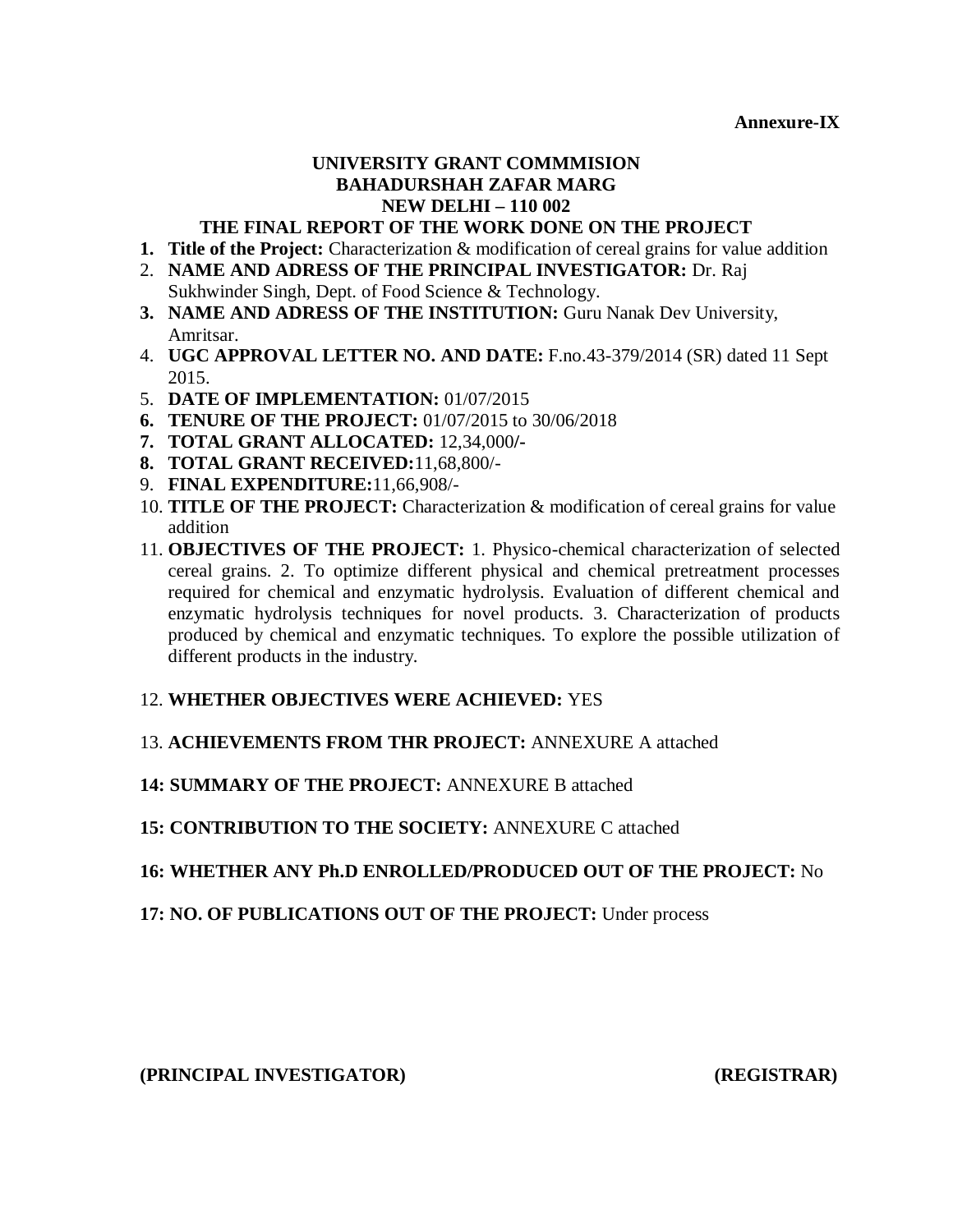#### **Annexure-A**

# **ACHIEVEMENTS FROM THR PROJECT : International/National Conferences**

| <b>Title/subject</b>                               | Subject of                     | Organising       | Name of  | From       | T <sub>0</sub> | <b>Level</b> |
|----------------------------------------------------|--------------------------------|------------------|----------|------------|----------------|--------------|
| of paper $(s)$                                     | conference                     | <b>Institute</b> | city     |            |                |              |
| presented                                          |                                |                  |          |            |                |              |
| <b>Effect on physicochemical</b>                   | 25 <sup>th</sup> ICFOST Food   | Guru Nanak       | Amritsar | 10/11/2016 | 12/11/2016     | National     |
| and emulsifying                                    | Processing for                 | Dev              |          |            |                |              |
| properties of rice due to                          | Sustainable                    | University       |          |            |                |              |
| degree of milling.                                 | Agriculture and                |                  |          |            |                |              |
|                                                    | Industry.                      |                  |          |            |                |              |
|                                                    |                                |                  |          |            |                |              |
| <b>Evaluation of physio-</b>                       | $21st$ Punjab                  | Punjab           | Ludhiana | 07/02/2018 | 09/02/2018     | National     |
| chemical, functional and                           | <b>Science Congress</b>        | Agricultur-      |          |            |                |              |
| Antioxidant activity of                            | Scientific                     | al               |          |            |                |              |
| Roasted wheat flour.                               | Advances for                   | University       |          |            |                |              |
|                                                    | inclusive                      |                  |          |            |                |              |
|                                                    |                                |                  |          |            |                |              |
|                                                    | Development and                |                  |          |            |                |              |
|                                                    | environmental                  |                  |          |            |                |              |
|                                                    | protection                     |                  |          |            |                |              |
| <b>Effect of degree of milling</b>                 | $21st$ Punjab                  | Punjab           | Ludhiana | 07/02/2018 | 09/02/2018     | National     |
| on the proximate                                   | <b>Science Congress</b>        | Agricultur-      |          |            |                |              |
| composition and<br>functional properties of        | Scientific                     | al               |          |            |                |              |
| full fat and defatted rice                         | Advances for                   | University       |          |            |                |              |
| bran                                               | inclusive                      |                  |          |            |                |              |
|                                                    | Development and                |                  |          |            |                |              |
|                                                    | environmental                  |                  |          |            |                |              |
|                                                    | protection                     |                  |          |            |                |              |
| Effect of physio-chemical,                         | <b>ICFS 2018</b>               | Thapar           | Patiala  | 07/12/2018 | 08/12/2018     | Inter-       |
| functional and                                     | International                  | Institute        |          |            |                | national     |
| Antioxidant activity of                            | conference on                  |                  |          |            |                |              |
| <b>Roasted wheat Bran.</b>                         | <b>Food Security</b>           |                  |          |            |                |              |
|                                                    | Challenges &                   |                  |          |            |                |              |
|                                                    | Opportunities                  |                  |          |            |                |              |
| In-Vitro production and<br>evaluation of wheat and | <b>ICFS 2018</b>               | Thapar           | Patiala  | 07/12/2018 | 08/12/2018     | Inter-       |
| rice syrups from different                         | International<br>conference on | Institute        |          |            |                | national     |
| cultivars of Punjab                                | <b>Food Security</b>           |                  |          |            |                |              |
|                                                    | Challenges $\&$                |                  |          |            |                |              |
|                                                    | Opportunities                  |                  |          |            |                |              |
| In-Vitro production and                            | <b>ICFS 2018</b>               | Thapar           | Patiala  | 07/12/2018 | 08/12/2018     | Inter-       |
| evaluation of corn and                             | International                  | Institute        |          |            |                | national     |
| barley syrups from                                 | conference on                  |                  |          |            |                |              |
| different cultivars of                             | <b>Food Security</b>           |                  |          |            |                |              |
| Punjab (oral                                       | Challenges $\&$                |                  |          |            |                |              |
| presentation)                                      | Opportunities                  |                  |          |            |                |              |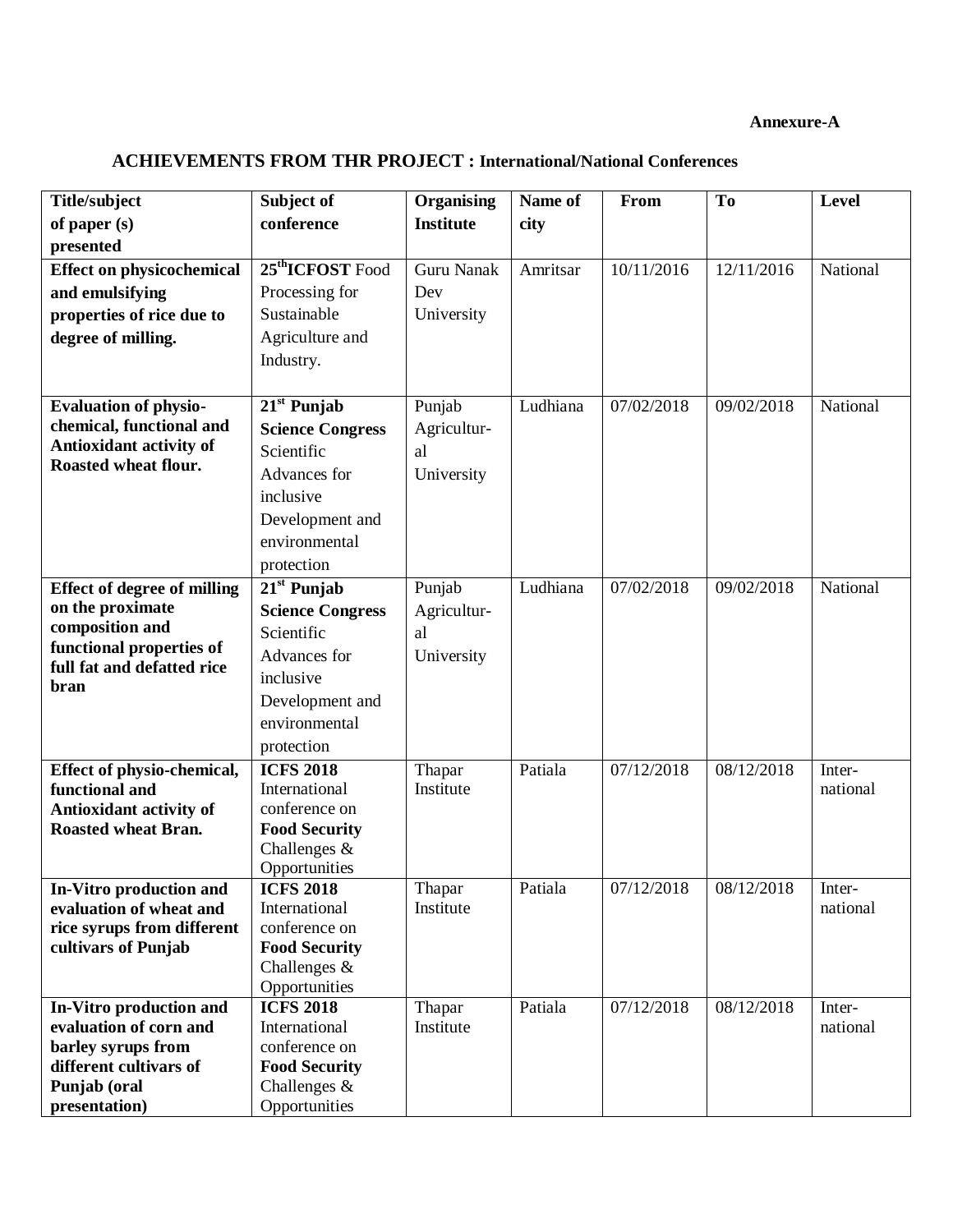| Paddy waste as a potential   ICFS 2018 |                      | Thapar    | Patiala | 07/12/2018 | 08/12/2018 | Inter-   |
|----------------------------------------|----------------------|-----------|---------|------------|------------|----------|
| source of neutraceutical               | International        | Institute |         |            |            | national |
| and nutritional                        | conference on        |           |         |            |            |          |
| ingredients                            | <b>Food Security</b> |           |         |            |            |          |
|                                        | Challenges $\&$      |           |         |            |            |          |
|                                        | Opportunities        |           |         |            |            |          |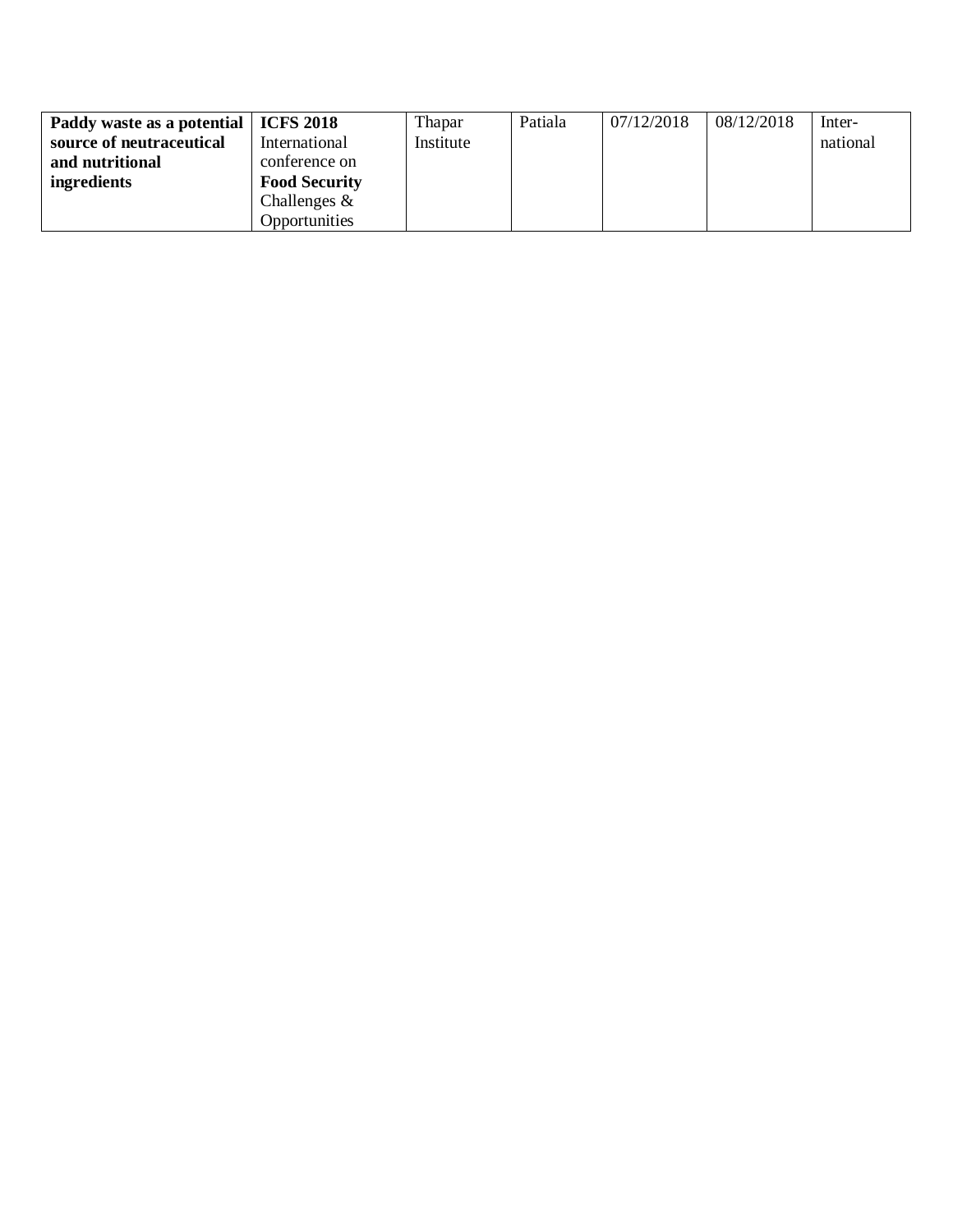#### **Annexure-B**

#### **SUMMARY OF THE PROJECT**

The flour prepared from wheat and rice of different cultivars germinated at three different temperatures of 15, 18 and 21°C was evaluated for physiochemical properties and protein analysis on SDS PAGE. Ash content of wheat varieties (HD 2967 and PBW 725) and rice varieties (PP 1509 and PR 47) at three different temperatures 15, 18 and 21*°*C were remain similar. Moisture content of wheat varieties (HD 2967 and PBW 725) and rice varieties (PP 1509 and PR 47) at three different temperatures 15, 18 and  $21^{\circ}$ C increased slightly with increasing temperatures. Water absorption capacity of wheat varieties (HD 2967 and PBW 725) and rice varieties (PP 1509 and PR 47) at three different temperatures 15, 18 and 21°C is increased slightly with increasing temperatures. Oil absorption capacity of wheat varieties (HD 2967 and PBW 725) and rice varieties (PP 1509 and PR 47) at three different temperatures 15, 18 and 21 °C is decreased slightly with increasing temperatures. Water solubility index of wheat varieties (HD 2967 and PBW 725) and rice varieties (PP 1509 and PR 47) at three different temperatures 15, 18 and 21°C is increased slightly with increasing temperatures. The L\* values of wheat varieties, HD-2967 at 15°C was lowest as they developed some brown color whereas for PBW 725 L<sup>\*</sup> was highest at 15<sup>o</sup>C as they developed lighter color, similarly The L<sup>\*</sup> values of rice varieties, PP 1509 and PR 47 is highest at 21°C which show they are more lighter at higher temperatures. Temperatures variation did not showed any variation on protein bands on SDS PAGE which concluded that temperature variations not affect on protein during germination as bands on different temperature does not show any variations on gel. ANOVA showed significant effect of treatment of different germination temperatures on variety on each parameters as ash, moisture, WAC, OAC, WSI and hunter color. However effect of variety is higher than treatment and interactions.

Rice can be used as a source for preparation of syrup sweeteners. Various physico chemical parameters were studied for the syrups prepared from five different varieties and it was indicated that the syrup obtained from PR 124 rice cultivar showed good results. PR 124 had highest amount of reducing sugars and total soluble sugars while the PUSA 1509 was having least amount of reducing sugars and total soluble sugars as this is having fine and slender kernels. Also, the syrup prepared from PR 124 variety was found to be least turbid and lighter in colour. PR 47 was more turbid and cloudy as compared to other syrups which may be due to the higher mineral content and proteins. Results of sensory evaluation also indicated the more likeness for the syrup prepared from PR 124. It was concluded that rice can be used as a good source for production of sweet syrups. Out of the five rice cultivars used for preparation of syrup, PR 124 variety is most suitable.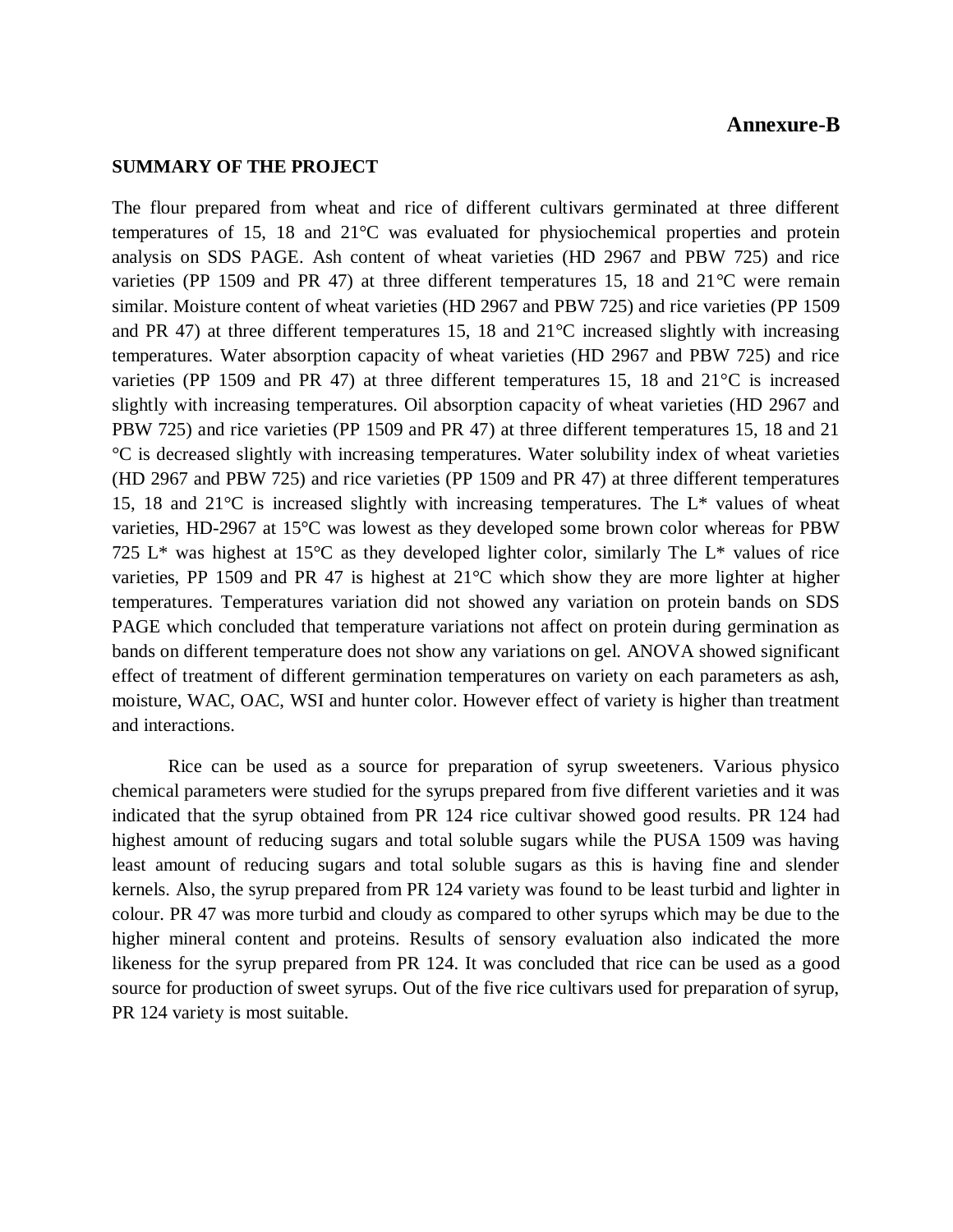Syrups were prepared by malting and mashing of different wheat cultivars. Various physicochemical tests were performed on the prepared syrups. Highest TSS was found in the wort of wheat cultivar PBW-725 which points towards highest modification of its starch by enzymes during malting and mashing. The syrup obtained from wheat cultivar PBW-343 had the lightest colour but lowest amount of reducing sugars. The syrup prepared from HD-3086 had highest amount of reducing sugars and least viscosity and least turbidity but had dark appearance and had least ratings during sensory evaluation due to a dark appearance and off after taste. Syrup prepared from malted flour of PBW-725 had highest turbidity which indicates higher mineral content; but it had highest acceptability during sensory evaluation.

 The current study concluded that good quality syrups can be prepared from wheat without the need of exogenous enzymes, by benefiting from the enzymes naturally present in the wheat grains which can be activated by malting process. Thus, these syrups would be more economical than those prepared by exogenous addition of enzymes.

 Further research can be carried out for partial or complete replacement of sucrose by rice syrup in preparation of various food stuffs. There is a great scope in wheat syrup industry in India as wheat is the highest produced cereal grain. It will also take some burden off the sugar industry which relies mainly on sugarcane for the production of natural sweeteners.